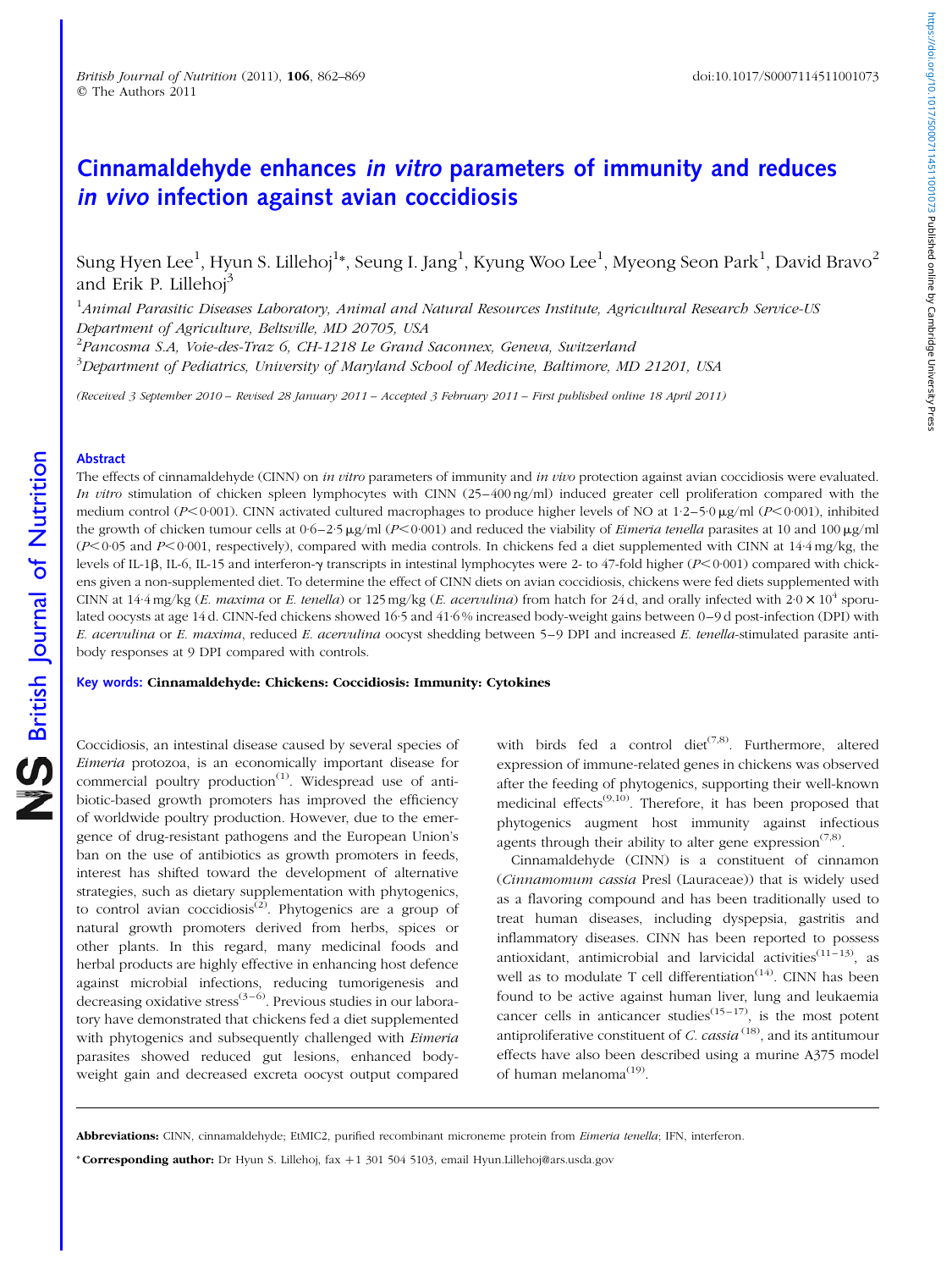At the physiological level, CINN protects the intestinal microvilli, which are responsible for the absorption of nutrients<sup> $(20-22)$ </sup>. Dietary feeding of CINN along with carvacrol and capsaicin, or capsicum, improved feed conversion, but did not improve body-weight gain compared with that of control chickens<sup> $(23-25)$ </sup>. While the mechanisms that are responsible for these phenomena are unknown, it has been suggested that they may involve morphological modification of gastrointestinal mucosal cells<sup>(9)</sup> and/or altered expression of metabolism-related genes<sup>(26)</sup>. Chickens fed a diet supplemented with CINN also displayed reduced intestinal colonisation by Escherichia coli, Clostridium perfringens and fungi, and increased colonisation by *Lactobacillus* spp., compared with controls<sup>(23)</sup>. Our previous microarray study showed that feeding of CINN to chickens altered the expression of sixty-two genes (thirty-one up-regulated, thirty-one down-regulated) in intestinal intra-epithelial lymphocytes<sup> $(26)$ </sup>. Therefore, the present investigation was performed to evaluate the effects of CINN on in vitro parameters of immunity and to assess its ability to reduce infection against avian coccidiosis in vivo.

# **Methods**

#### Spleen lymphocyte proliferation

All experiments were approved by the Agricultural Research Service Institutional Animal Care and Use Committee. Specific pathogen-free Ross/Ross broiler chickens, aged 3 weeks (Longenecker's Hatchery, Elizabethtown, PA, USA), were euthanised by cervical dislocation. Spleens were then removed and placed in Petri dishes with 10 ml of Hanks' balanced salt solution supplemented with penicillin (100 U/ml) and streptomycin  $(100 \mu g/ml)$  (Sigma, St Louis, MO, USA). Cell suspensions were prepared by gently flushing through a cell strainer and lymphocytes were purified by density gradient centrifugation through Histopaque-1077 (Sigma)<sup>(4)</sup>. The cells were adjusted to  $1.0 \times 10^7$  cells/ml in Roswell Park Memorial Institute (RPMI) 1640 medium without phenol red (Sigma) supplemented with 10 % fetal bovine serum, penicillin (100 U/ml) and streptomycin (100  $\mu$ g/ml), and 100  $\mu$ l/well were added to ninety-six-well flat-bottomed plates containing CINN at  $100 \mu$ l/well (400, 100, 50 or 25 ng/ml) from Pancosma S.A. (Geneva, Switzerland), concanavalin A (500 ng/ml; Sigma) as a positive control, or medium alone as a negative control. The cells were incubated at  $41^{\circ}$ C in a humidified incubator (Forma, Marietta, OH, USA) with  $5\%$  CO<sub>2</sub> for 48 h and cell numbers were measured using 2-(2-methoxy-4-nitrophenyl)-3-(4-nitrophenyl)-5-(2,4-disulfophenyl)-2H-tetrazolium, monosodium salt (WST-8; Dojindo Molecular Technologies, Gaithersburg, MD, USA) at 450 nm using a microplate spectrophotometer (BioRad, Hercules, CA, USA).

## Nitric oxide production by macrophages

HD11 chicken macrophages were cultured at  $1.0 \times 10^6$ cells/ml (100  $\mu$ l/well) in ninety-six-well plates with CINN at 100  $\mu$ l/well (1.2, 2.5 or 5.0  $\mu$ g/ml), recombinant interferon (IFN)- $\gamma^{(27)}$  (1·0  $\mu$ g/ml) as a positive control, or medium alone as a negative control at  $41^{\circ}$ C and  $5\%$  CO<sub>2</sub> for 24h. Cell culture supernatant fractions  $(100 \mu l)$  were mixed with  $100 \mu l$  of Griess reagent (Sigma), incubated for 15 min at room temperature, optical densities at 540 nm were measured using a microplate spectrophotometer, and nitrite concentrations were determined using a standard curve generated with known concentrations of sodium nitrite.

## Tumour cell cytotoxicity

Retrovirus-transformed chicken RP9 B cells<sup>(4)</sup> were cultured at  $1.0 \times 10^6$  cells/ml (100  $\mu$ l/well) in ninety-six-well plates with CINN at 100  $\mu$ l/well (0·3, 0·6, 1·2 or 2·5  $\mu$ g/ml), recombinant chicken NK-lysin  $(1.0 \mu g/ml)$  as a positive control, or medium alone as a negative control at  $41^{\circ}$ C and 5% CO<sub>2</sub> for 48 h, and cell numbers using 2-(2-methoxy-4-nitrophenyl)- 3-(4-nitrophenyl)-5-(2,4-disulfophenyl)-2H-tetrazolium, monosodium salt (WST-8) were measured at 450 nm using a microplate spectrophotometer.

#### Parasite cytotoxicity

Freshly sporulated E. tenella oocysts were disrupted with 0·5 mm glass beads for 5–7 s and the freed sporocysts were incubated in PBS containing 0·014 M-taurodeoxycholic acid and 0.25% trypsin to release sporozoites at  $41^{\circ}$ C for  $45$  min. Sporozoites were filtered, washed three times with RPMI 1640 at 2100 rpm at 4°C for 10 min, incubated at  $1 \times 10^6$ /ml with 100 or 10  $\mu$ g CINN per ml at 41<sup>o</sup>C for 24 h, and viability was measured by trypan blue exclusion.

#### Quantification of intestinal cytokine mRNA levels

Chickens, aged 1 d (four birds per group), were housed at 29°C in Petersime brooder units and were fed *ad libitum* with a control diet (US Department of Agriculture Feed Mill, Beltsville, MD, USA) or the control diet supplemented with CINN at 14·4 mg/kg. This concentration of CINN was chosen based upon pilot studies of cytokine mRNA levels. The control diet contained 24·2 % crude protein, 4·7 % fat, 2·4 % fibre, 1·3 % linoleic acid, 1 % Ca, 0·4 % available P, 0·8 % K, 1·5 % arginine,  $1.2\%$  lysine and  $0.8\%$  methionine  $+$  cystine. At 14 d posthatch, the birds were euthanised by cervical dislocation. Their intestinal tissues were removed, cut longitudinally and washed three times with ice-cold Hanks' balanced salt solution containing penicillin (100 U/ml) and streptomycin (100  $\mu$ g/ml) (Sigma). The mucosal layer was carefully removed using a surgical scalpel and total RNA was extracted using TRIzol (Invitrogen, Carlsbad, CA, USA). Then  $5 \mu$ g of total RNA were treated with 1.0 U of DNase I and  $1.0 \mu l$  of 10X reaction buffer (Sigma), incubated at room temperature for 15 min,  $1.0 \mu$ l of stop solution was added to inactivate DNase I, and the mixture was heated at  $70^{\circ}$ C for 10 min. RNA was reversetranscribed using the StrataScript first-strand synthesis system (Stratagene, La Jolla, CA, USA) according to the manufacturer's recommendations. Quantitative RT-PCR oligonucleotide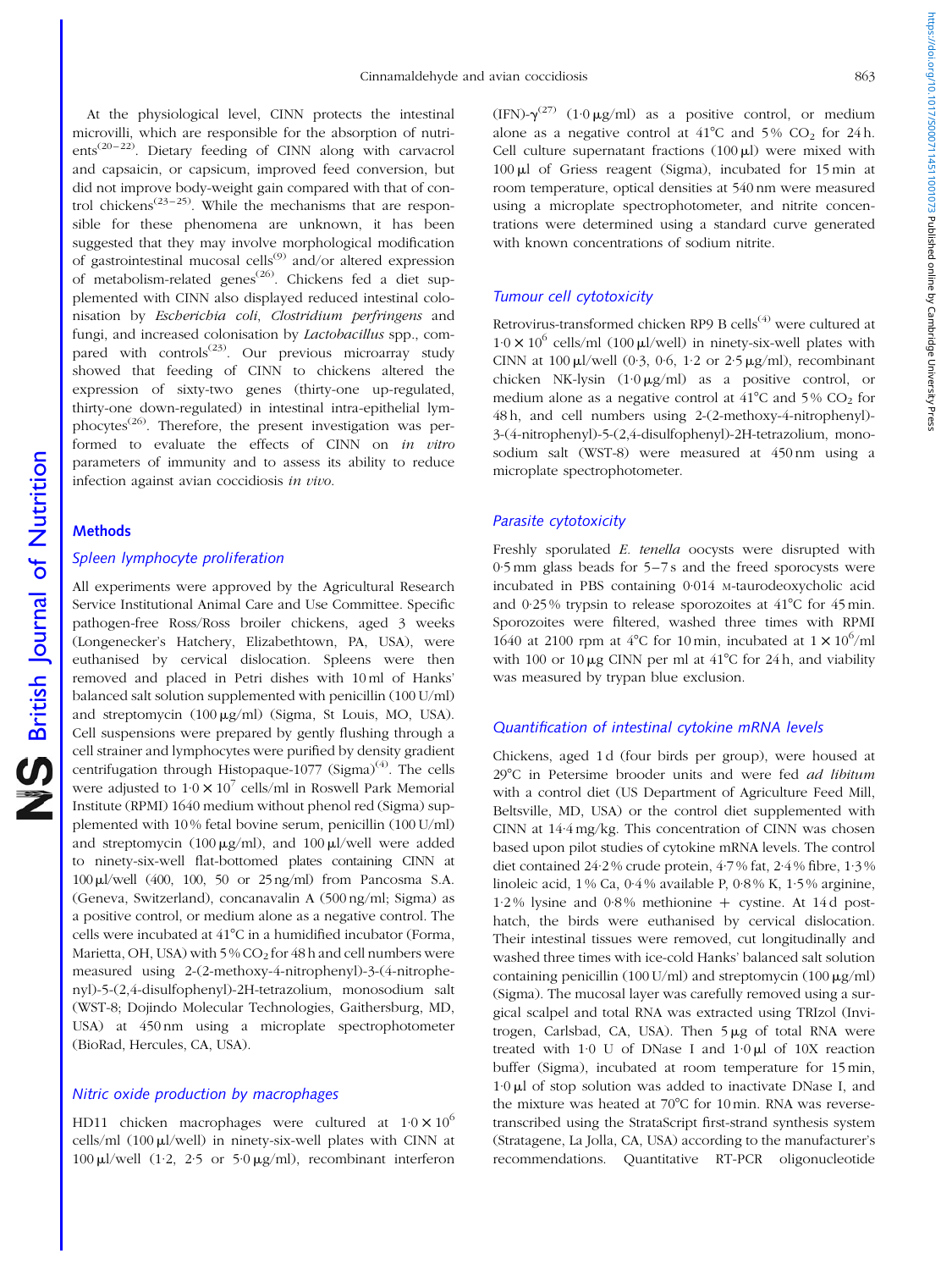https://doi.org/10.1017/S0007114511001073 Published online by Cambridge University Pres https://doi.org/10.1017/S0007114511001073 Published online by Cambridge University Press

primers for chicken IL-1 $\beta$ , IL-6, IL-15 and IFN- $\nu$  and the glyceraldehyde 3-phosphate dehydrogenase (GAPDH) internal control are listed in Table 1. Amplification and detection were carried out using equivalent amounts of total RNA using the Mx3000P system and Brilliant SYBR Green qPCR master mix (Stratagene). Standard curves were generated using  $log_{10}$  diluted standard RNA and the levels of individual transcripts were normalised to those of GAPDH by the QGene program<sup>(28)</sup>. Each sample was analysed in triplicate. To normalise individual replicates, the logarithmic-scaled threshold cycle  $(C_t)$  values were transformed to linear units of normalised expression before calculating means and SEM for the references and individual targets, followed by the determination of mean normalised expression using the QGene program<sup>(28)</sup>.

## Experimental animals, diets and Eimeria infection

The immunomodulatory effect of CINN against avian coccidiosis was evaluated in chickens infected with E. tenella, E. acervulina or E. maxima. Briefly, chickens aged 1 d (twenty per group) were fed with a control diet or a diet supplemented with CINN at 14·4 or 125 mg/kg (the concentrations in diets). These concentrations of CINN were chosen based upon pilot studies of the immunomodulatory effect of CINN on Eimeria-infected birds. At 14 d post-hatch, the birds were transferred to cages (two birds per cage) for excreta collection and were either uninfected or orally infected with  $2.0 \times 10^4$  sporulated oocysts of *E. tenella, E. maxima* or E. acervulina as described<sup>(29)</sup>. Body-weight gains were calculated between 0 and 9 d post-infection. For determination of excreta oocyst shedding, birds were placed in cages (two birds per cage, twelve per group) and the excreta samples were collected daily between 5 and 9d post-infection and then pooled. Oocyst numbers per bird over 4d were calculated as described<sup>(30)</sup> using a McMaster chamber according to the formula: total oocysts/bird  $=$  (oocyst count  $\times$ dilution factor  $\times$  (excreta sample volume/counting chamber volume))/2.

## Serum antibody levels

Blood was obtained by cardiac puncture (four birds per group) following euthanasia at 9 d post-infection and sera were collected by centrifugation. Diluted sera  $(1:100, 100 \,\mu$ l/ well) were added to ninety-six-well microtitre plates precoated with  $10 \mu$ g per well of EtMIC2, a purified recombinant microneme protein from E. tenella, as described $(31)$ , incubated with agitation at room temperature for 1 h, and washed with PBS containing 0·05 % Tween 20. Bound antibody was reacted with peroxidase-conjugated rabbit anti-chicken IgG (Sigma) and 3,3',5,5'-tetramethylbenzidine substrate (Sigma), and optical density at 450 nm was determined using a microplate spectrophotometer.

#### Statistical analyses

Each sample was analysed in triplicate or quadruplicate. Statistical analyses were performed using SPSS software (SPSS 15.0 for Windows; SPSS, Inc., Chicago, IL, USA), and all data were expressed as mean values with their standard errors. Comparisons of the mean values were performed by one-way ANOVA, followed by Student's  $t$  test or Duncan's multiple-range test, and differences were considered statistically significant at  $P < 0.05$ .

#### **Results**

## Effects of cinnamaldehyde on in vitro and in vivo parameters of immunity

Dietary CINN increased splenocyte proliferation at all concentrations tested compared with the medium control  $(P<0.001)$ [\(Fig. 1\(A\)](#page-3-0)). Cell proliferation with CINN at 400 ng/ml was comparable with that of the concanavalin A-stimulated positive control. NO levels in the cell culture media of CINN-treated HD11 macrophages were greater than those of cells treated with medium alone  $(P<0.001)$  [\(Fig. 1\(B\)](#page-3-0)). CINN had no observable toxic effects on spleen cells or macrophages at any of the concentrations tested. Treatment of RP9 tumour

|  |  |  |  | Table 1. Oligonucleotide primers used for quantitative RT-PCR of chicken cytokines |
|--|--|--|--|------------------------------------------------------------------------------------|
|--|--|--|--|------------------------------------------------------------------------------------|

| RNA target         | Primer sequences                                         | PCR product<br>size (bp) | Accession<br>no. |
|--------------------|----------------------------------------------------------|--------------------------|------------------|
| <b>GAPDH</b>       |                                                          |                          |                  |
| Forward<br>Reverse | 5'-GGTGGTGCTAAGCGTGTTAT-3'<br>5'-ACCTCTGTCATCTCTCCACA-3' | 264                      | K01458           |
| IL-1 $\beta$       |                                                          |                          |                  |
| Forward            | 5'-TGGGCATCAAGGGCTACA-3'                                 | 244                      | Y15006           |
| Reverse            | 5'-TCGGGTTGGTTGGTGATG-3'                                 |                          |                  |
| $IL-6$             |                                                          |                          |                  |
| Forward            | 5'-CAAGGTGACGGAGGAGGAC-3'                                | 254                      | AJ309540         |
| Reverse            | 5'-TGGCGAGGAGGGATTTCT-3'                                 |                          |                  |
| $IL-15$            |                                                          |                          |                  |
| Forward            | 5'-TCTGTTCTTCTGTTCTGAGTGATG-3'                           | 243                      | AF139097         |
| Reverse            | 5'-AGTGATTTGCTTCTGTCTTTGGTA-3'                           |                          |                  |
| IFN- $\gamma$      |                                                          |                          |                  |
| Forward            | 5'-AGCTGACGGTGGACCTATTATT-3'                             | 259                      | Y07922           |
| Reverse            | 5'-GGCTTTGCGCTGGATTC-3'                                  |                          |                  |

GAPDH, glyceraldehyde 3-phosphate dehydrogenase; IFN, interferon.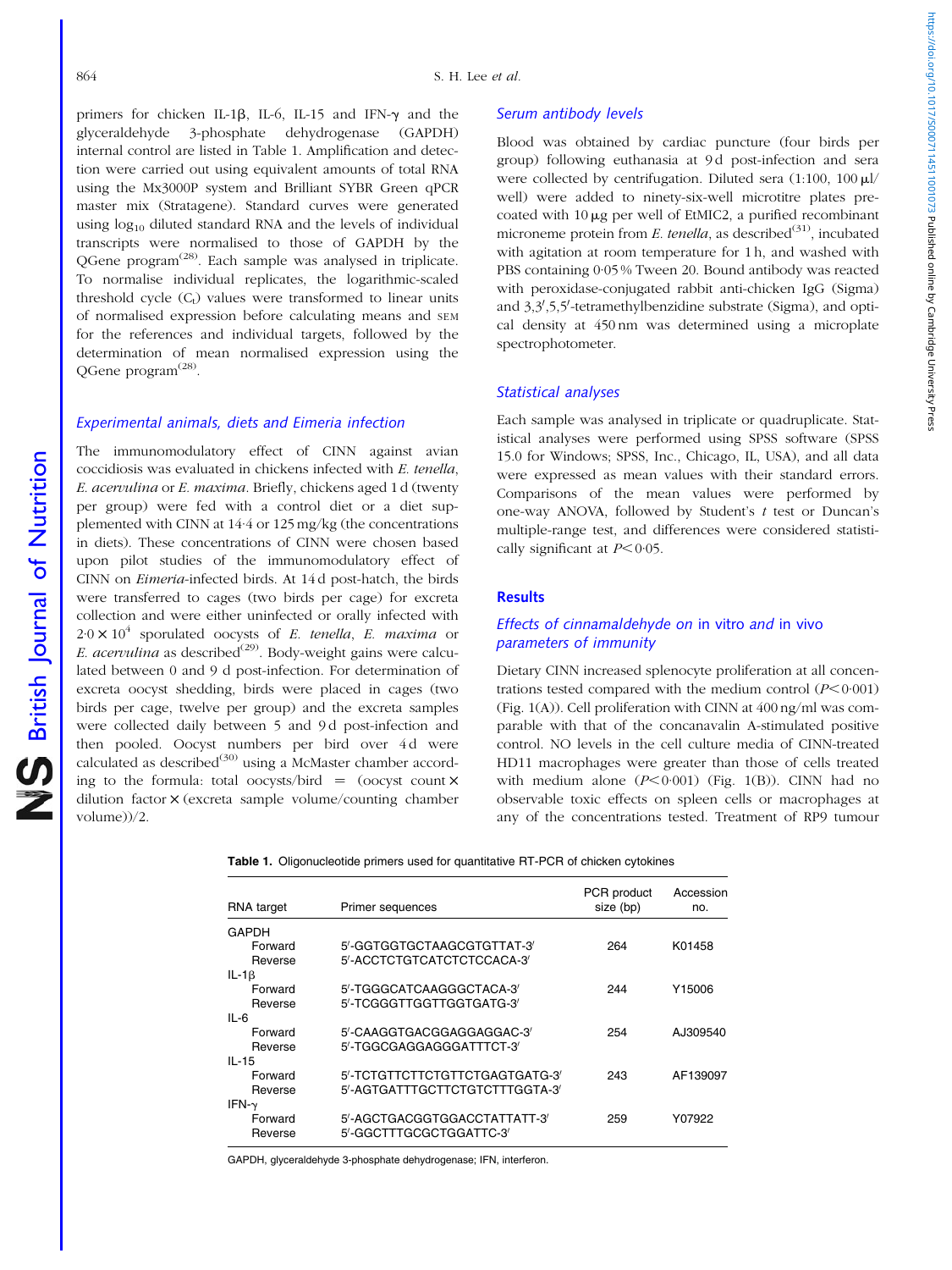<span id="page-3-0"></span>cells with CINN at  $0.6$ ,  $1.2$  or  $2.5 \mu$ g/ml reduced cell viability compared with the medium control  $(P<0.001)$  (Fig. 1(C)). CINN decreased E. tenella sporozoite viability at  $10 \mu g/ml$  $(P<0.05)$  and  $100 \mu g/ml$   $(P<0.001)$  compared with the medium control (Fig. 1(D)). Finally, the levels of transcripts encoding the pro-inflammatory cytokines IL-1 $\beta$  and IL-6, as well as the Th1-type cytokines IL-15 and IFN-g, were increased in the intestine of chickens fed CINN at 14·4 mg/kg by 12, 2·0, 10 and 47-fold, respectively, compared with each of the non-supplemented control groups  $(P<0.001)$ ([Fig. 2](#page-4-0)).

# Effect of cinnamaldehyde on in vivo protection against avian coccidiosis

Chickens that were fed CINN at 125 mg/kg and infected with E. acervulina, or were fed CINN at 14·4 mg/kg and infected with E. maxima, had significantly  $(P<0.05)$  increased bodyweight gains between 0 and 9d post-infection compared with infected birds given a non-supplemented diet [\(Fig. 3\(A\)](#page-5-0) and (B)). By contrast, feeding of CINN at 14·4 mg/kg had no effect on body-weight gain of E. tenella-infected animals ([Fig. 3\(C\)](#page-5-0)).

Excreta oocyst number was reduced by 41% in E. acervulina-infected chickens fed with CINN at 125 mg/kg compared with infected animals given the non-supplemented diet  $(P<0.01)$  [\(Fig. 4\)](#page-5-0). By contrast, excreta oocyst numbers of E. maxima- or E. tenella-infected chickens given nonsupplemented or CINN-supplemented (14·4 mg/kg) diets were equal. Finally, the levels of serum antibodies reactive with the recombinant EtMIC2 protein were increased by 98 % in E. tenella-infected chickens fed the CINN-supplemented diet  $(P<0.001)$ , but not in the birds given the CINN diet and infected with E. acervulina or E. maxima, when compared with animals on the control diet [\(Fig. 5\)](#page-6-0).

#### **Discussion**

The present study demonstrated that CINN enhanced in vitro and in vivo parameters of immunity and reduced experimental Eimeria infection in vivo. It should be noted, however, that these effects were *Eimeria* species specific and were not detected across all observations. Treatment of chicken spleen cells or HD11 macrophages with CINN increased proliferation and NO production, respectively, and treatment of chicken RP9 tumour cells or E. tenella sporozoites with CINN decreased cell viability. For the in vivo studies, feeding



Fig. 1. Effects of cinnamaldehyde (CINN) treatments on in vitro parameters of immunity. (A) Spleen cells were treated with the indicated concentrations of CINN, concanavalin A (Con A) (500 ng/ml) or medium (control; Cont) for 48 h and viable cell numbers were measured using 2-(2-methoxy-4-nitrophenyl)-3-(4-nitrophenyl)-5-(2,4-disulfophenyl)-2H-tetrazolium, monosodium salt (WST-8). (B) HD11 macrophages were treated with the indicated concentrations of CINN, recombinant chicken interferon (IFN)- $\gamma$  (1.0  $\mu$ g/ml) or medium (Cont) for 24 h and NO levels were measured using Griess reagent. (C) RP9 tumour cells were treated with the indicated concentrations of CINN, chicken NK-lysin (NKL; 1·0µg/ml) or medium (Cont) for 48 h and viable cell numbers were measured using WST-8. (D) Eimeria tenella sporozoites were treated with the indicated concentrations of CINN or medium (Cont) for 24h and viability was assessed by trypan blue exclusion. OD, optical density at 450 or 540 nm. Values are means ( $n$  4), with standard errors represented by vertical bars. Mean value was significantly different from that of the medium-treated (Cont) group:  $* P < 0.05$ ,  $*** P < 0.001$  (Student's t test).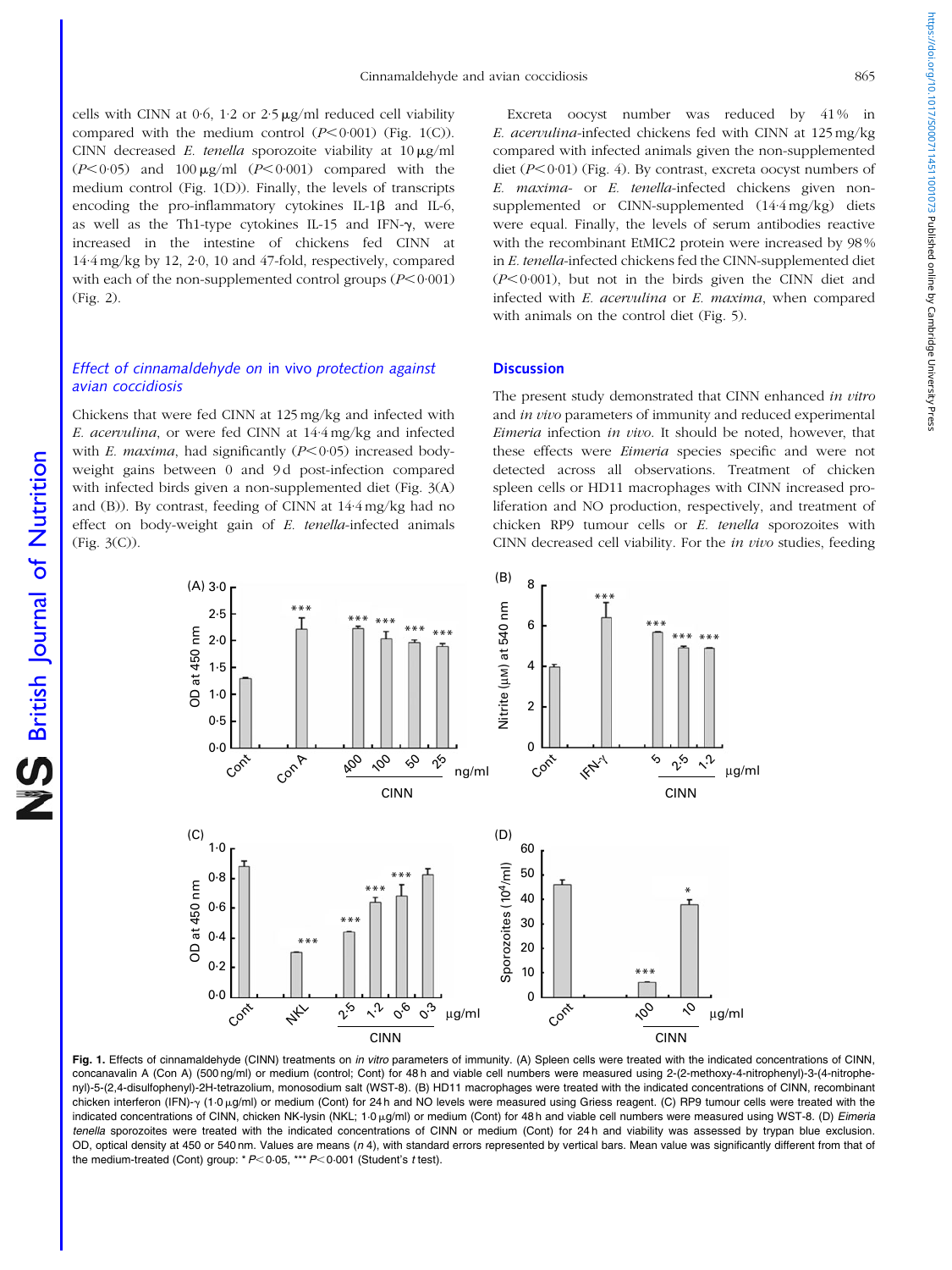<span id="page-4-0"></span>

Fig. 2. Effects of a cinnamaldehyde (CINN)-supplemented diet on intestinal cytokine transcript levels. Chickens were fed a non-supplemented diet (control; Cont) or a diet supplemented with CINN at 14·4 mg/kg. At 14d post-hatch, intestinal tissue was removed and the levels of transcripts for IL-1 $\beta$  (A), IL-6 (B), IL-15 (C) and interferon (IFN)- $\gamma$  (D) were quantified by real-time RT-PCR. GAPDH, glyceraldehyde 3-phosphate dehydrogenase. Values are means (n 12), with standard errors represented by vertical bars. \*\*\* Mean value was significantly different from that of the group fed the non-supplemented diet (Cont) (P<0.001; Student's t test).

of CINN increased the levels of intestinal mRNA encoding IL-1 $\beta$ , IL-6, IL-15 and IFN- $\gamma$ , reduced E. acervulina- and E. maxima-induced body-weight loss, reduced E. acervulina oocyst shedding, and increased the E. tenella-stimulated EtMIC2 antibody response compared with feeding of the control diet.

Previous studies have demonstrated the beneficial effects of plant extracts in chicken diets for reducing the number of pathogenic gut bacteria without increasing digestibility of nutrients (crude protein, fibre and amino acids), and reducing body-weight loss due to *Eimeria* infection<sup>(23,32)</sup>. The results of the present study revealed that CINN-fed birds showed increased body-weight gain after E. acervulina or E. maxima infection and decreased oocyst shedding following E. acervulina infection compared with controls. The significant effect of CINN on body-weight gain and oocyst reduction in the E. acervulina-infected animals compared with the E. maxima- and E. tenella-infected groups may have been due to the relatively higher concentration of the phytogenic in the diet fed to E. acervulina birds (125 v. 14·4 mg/kg). However, when compared with the previous concentrations of dietary supplement used in coccidiosis control (ranging from 200 to  $1000 \,\text{mg/kg}$ <sup>(8,29,31)</sup>, the concentration used in the present study (125 mg/kg) was relatively low. In addition, given that the challenge dose of Eimeria parasites used in the present investigation  $(2.0 \times 10^4)$  oocysts per bird) is likely to be

considerably higher than the exposure level in commercial production flocks, it remains to be determined whether the lower CINN supplementation also may provide protection against coccidiosis in poultry raised under normal field conditions. It is interesting to note, however, that chickens provided with the higher dose of CINN and infected with E. acervulina nevertheless failed to generate antibodies that cross-reacted with EtMIC2.

T and B lymphocytes, macrophages, monocytes and natural killer cells mediate innate and acquired immune defences. Macrophages play an important role in host defence against infectious agents and tumours, in part, through the production of effector molecules, such as NO, and IFN-g-stimulated NO production by chicken macrophages has been reported $(33)$ . Previous studies have demonstrated that the effects of plant extracts on host defence against microbial pathogens and tumours directly correlated with increased cell-mediated immunity<sup> $(4,5,8)$ </sup>. The present results demonstrating a stimulatory effect of CINN on in vitro NO production in chicken macrophages may be related to the result of the in vivo study in which CINN increased IFN- $\gamma$  expression in the intestine. Moreover, the present data correlate well with previous reports that documented the bioactive properties of medicinal foods and herbs on macrophage activation<sup> $(6,34,35)$ </sup>. On the other hand, other studies have reported that CINN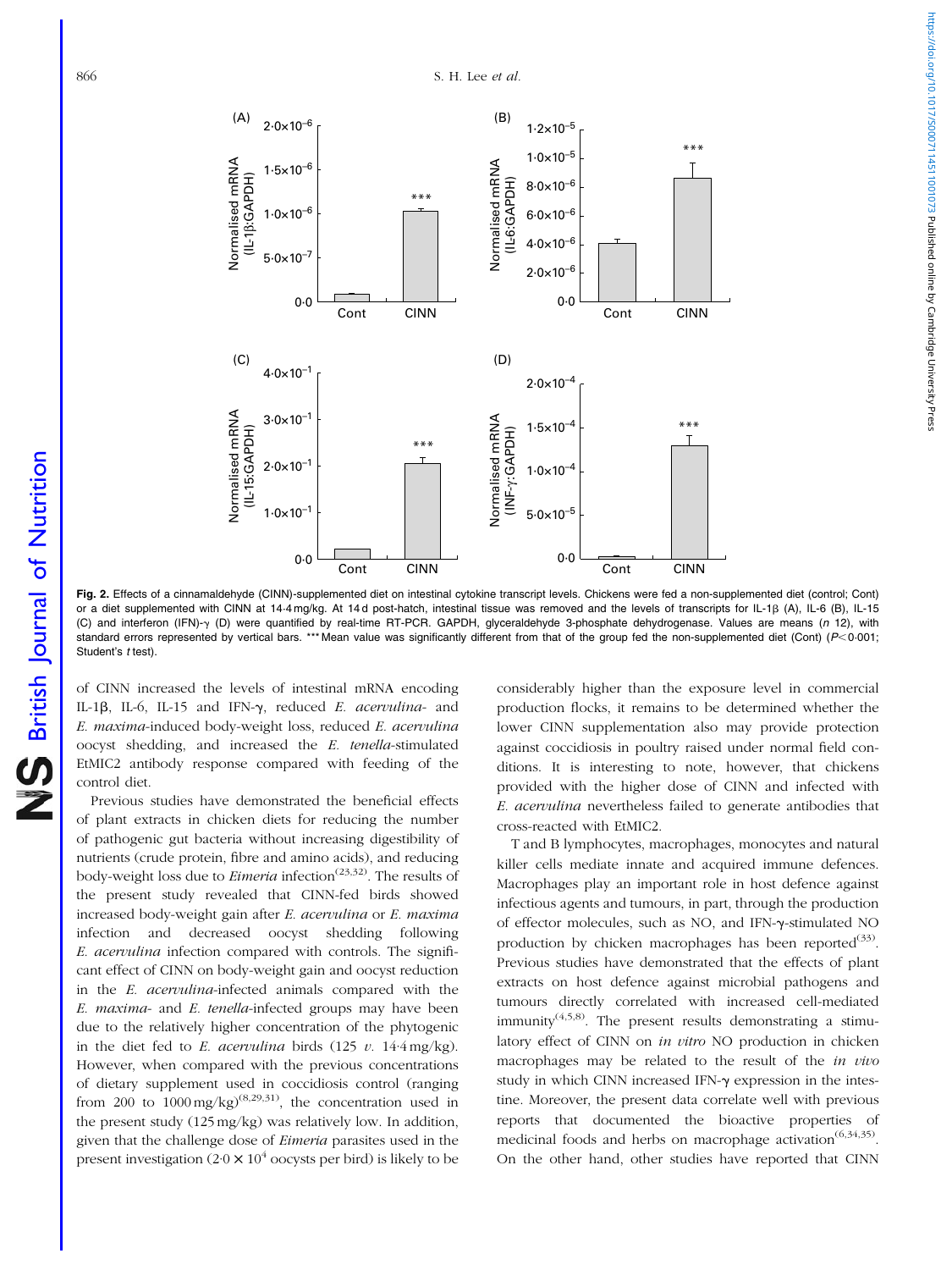<span id="page-5-0"></span>

British Journal of Nutrition

NS British Journal of Nutrition

Fig. 3. Effect of cinnamaldehyde (CINN)-supplemented diets on body-weight gain following Eimeria infection. Chickens were fed a non-supplemented diet (control; Cont) or diets supplemented with CINN at 125 mg/kg (A) or 14·4 mg/kg (B, C). At 14 d post-hatch, chickens were uninfected or orally infected with  $2.0 \times 10^4$  sporulated oocysts of Eimeria acervulina (A), E. maxima (B) or E. tenella (C) and body-weight gains were measured between 0 and 9d post-infection. Values are means  $(n 20)$ , with standard errors represented by vertical bars. a,b,c Mean values with unlike letters were significantly different ( $P$ <0.05; Duncan's multiple-range test). The improvement in body-weight gain of birds fed the CINN-supplemented diet compared with those fed the non-supplemented diet following infection with E. acervulina was 16·5 % (A). The improvement in body-weight gain of birds fed the CINN-supplemented diet compared with those fed the non-supplemented diet following infection with E. maxima was 41·6 % (B).

suppressed NO production by lipopolysaccharide-activated mouse macrophages<sup>(36)</sup>.

Protective immunity to Eimeria infection is accompanied by the production of a collection of cytokines, chemokines and other protein mediators of local inflammatory responses<sup>(1)</sup>. For example, IL-1 $\beta$  is a pro-inflammatory cytokine that is

produced by macrophages, monocytes, and dendritic cells that play a central role in the regulation of immune and inflammatory responses. In mammals, IL-1 $\beta$  increases the expression of cell adhesion molecules on endothelial cells to enable the transmigration of blood leucocytes to extravascular sites of infection<sup>(37)</sup>. In chickens, IL-1 $\beta$  given simultaneously with a DNA vaccine following oral *Eimeria* infection exerted an adjuvant effect by reducing excreted oocyst shedding<sup>(38)</sup>. IL-6 is produced by T cells and macrophages and acts as both a pro-inflammatory and an anti-inflammatory cytokine, depending upon the context of its expression, whereas IL-15 is primarily secreted by mononuclear phagocytes and enhances the activation of memory T cells<sup>(39)</sup>. Chicken IL-15 promoted the survival of T lymphocytes and natural killer cells and enhanced protective immunity to experimental coccidiosis when co-administered with a DNA vaccine<sup>(38,40)</sup>. IFN- $\gamma$  is a common marker of cellular immunity and high levels of IFN- $\gamma$  are associated with protective immune responses to coccidiosis<sup>(29)</sup>. Administration of recombinant IFN- $\gamma$  to chickens increased resistance against coccidiosis, significantly reduced the intracellular development of *Eimeria* parasites<sup> $(27)$ </sup>, and showed an adjuvant effect when given with a DNA vac $cine^{(41)}$ . On the basis of these reports, we predict that enhanced production of these cytokines in birds that are continuously fed with a diet supplemented with CINN at a relatively low concentration may provide a novel opportunity to increase anti-coccidial immunity and reduce parasite fecundity.

In conclusion, the present results provide the first demonstration that, in general, dietary CINN enhances in vitro parameters of immunity and reduces Eimeria infection of chickens. While these effects were Eimeria species specific and were not observed across all experiments, the following key observations were reproducibly validated: dietary CINN attenuated E. acervulina and E. maxima-induced bodyweight loss, decreased E. acervulina oocyst shedding, and increased E. tenella-stimulated EtMIC2 antibody responses compared with the non-supplemented control diet. Further

14 OCysts (per bird, x 107) OOcysts (per bird, x 107) 12 10 8 \*\* 6 4 2 0 Cont CINN Cont CINN Cont CINN E. acervulina E. maxima E. tenella

Fig. 4. Effect of cinnamaldehyde (CINN)-supplemented diets on excreta oocyst shedding following Eimeria infection. Chickens were fed a nonsupplemented diet (control: Cont) or diets supplemented with CINN at 125 or 14.4 mg/kg. At 14d post-hatch, chickens were orally infected with  $2.0 \times 10^4$ sporulated oocysts of Eimeria acervulina (125 mg CINN/kg), E. maxima (14·4 mg CINN/kg) or E. tenella (14·4 mg CINN/kg) and excreta oocyst numbers were measured between 5 and 9 d post-infection. Values are means  $(n 12)$ , with standard errors represented by vertical bars. \*\* Mean value was significantly different from that of the group fed the non-supplemented diet (Cont) ( $P<0.01$ ; Student's t test).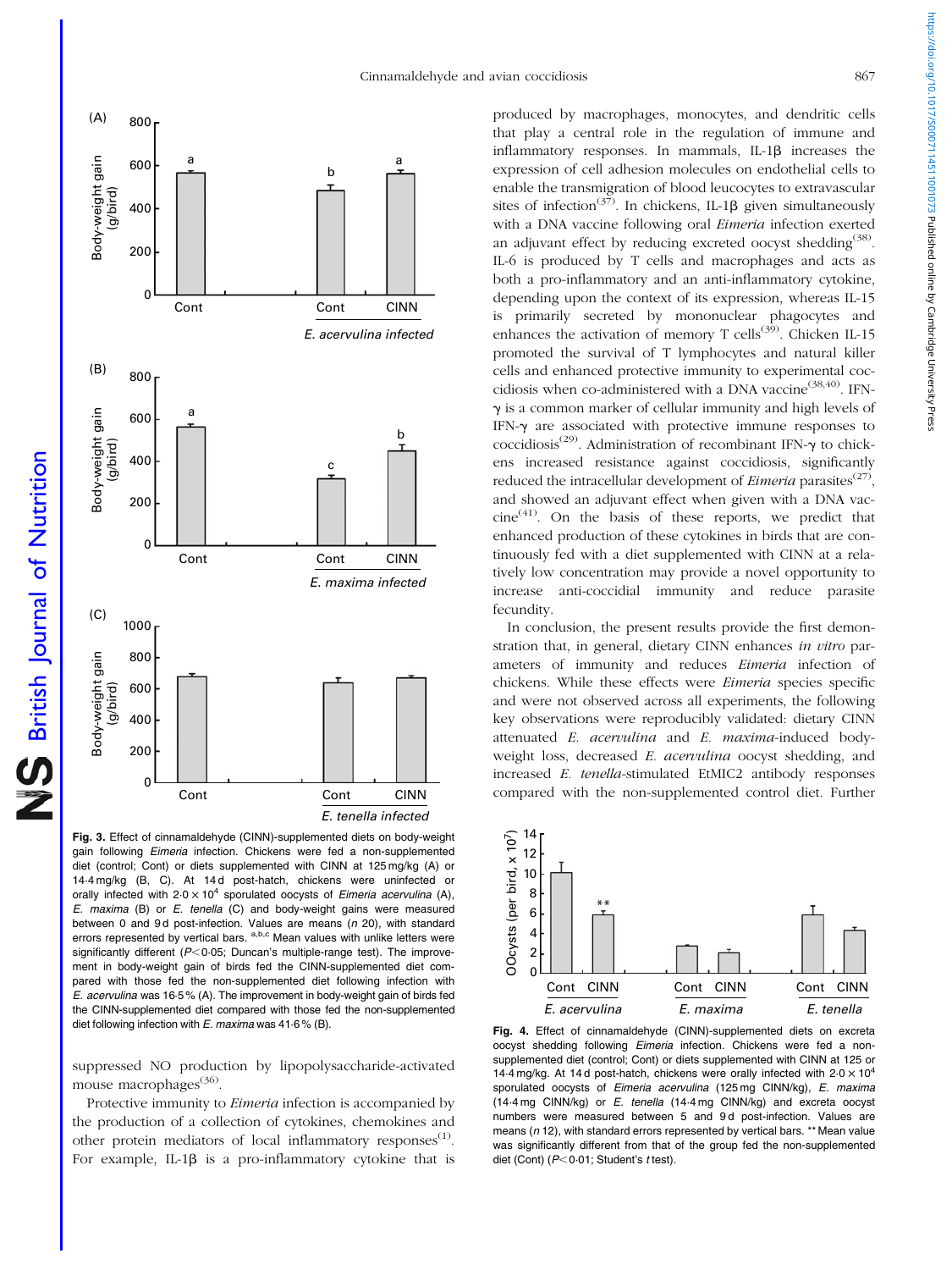<span id="page-6-0"></span>

Fig. 5. Effect of cinnamaldehyde (CINN)-supplemented diets on EtMIC2 (a purified recombinant microneme protein from Eimeria tenella) serum antibody levels following Eimeria infection. Chickens were fed a nonsupplemented diet (control; Cont) or diets supplemented with CINN at 125 or 14.4 mg/kg. At 14 d post-hatch, chickens were orally infected with  $2.0 \times 10^4$ sporulated oocysts of E. acervulina (125 mg CINN/kg), E. maxima (14.4 mg CINN/kg) or E. tenella (14·4 mg CINN/kg) and EtMIC2 serum antibody levels were measured at 9 d post-infection. OD, optical density at 450 nm. Values are means  $(n 4)$ , with standard errors represented by vertical bars. \*\*\* Mean value was significantly different from that of the group fed the non-supplemented diet (Cont) ( $P$ <0.001; Student's t test).

studies are necessary to better understand the underlying immune mechanisms that are responsible for these effects and to assess the ability of dietary CINN to provide a safe and effective alternative disease control method against avian coccidiosis in commercial production facilities.

#### Acknowledgements

This project was partially supported by a formal trust agreement established between the Agricultural Research Service, US Department of Agriculture and Pancosma S.A. The authors thank Margie Nichols and Stacy Torreyson for their significant contribution to this research.

The present study was carried out during the sabbatical leave of Sung Hyen Lee from the National Academy of Agricultural Science, Rural Development Administration, South Korea.

Mention of trade names or commercial products in this publication is solely for the purpose of providing specific information and does not imply recommendation or endorsement by the US Department of Agriculture.

There are no conflicts of interest.

#### **References**

- 1. Lillehoj HS & Lillehoj EP (2000) Avian coccidiosis. A review of acquired intestinal immunity and vaccination strategies. Avian Dis 44, 408–425.
- 2. Casewell M, Friis C, Marco E, et al. (2003) The European ban on growth-promoting antibiotics and emerging consequences for human and animal health. J Antimicrob Chemother **52**, 159-161.
- 3. Lee S, Park JB, Park HJ, et al. (2005) Biological properties of different types and parts of the dandelions: comparisons of anti-oxidative, immune cell proliferative and tumor cell growth inhibitory activities. J Food Sci Nutr 10, 172–178.
- 4. Lee SH, Lillehoj HS, Cho SM, et al. (2009) Immunostimulatory effects of oriental plum (Prunus salicina Lindl.). Comp Immunol Microb 32, 407–417.
- 5. Lee SH, Lillehoj HS, Chun HK, et al. (2008) In vitro effects of methanol extracts of Korean medicinal fruits (persimmon, raspberry, tomato) on chicken lymphocytes, macrophages, and tumor cells. J Poult Sci 46, 149–154.
- 6. Lee SH, Lillehoj HS, Hong YH, et al. (2010) In vitro effects of plant and mushroom extracts on immunological function of chicken lymphocytes and macrophages. Br Poult Sci 51, 213–222.
- 7. Lee SH, Lillehoj HS, Park DW, et al.(2007) Immunomodulatory effects of dietary safflower leaf in chickens. Kor J Community Living Sci 18, 715–724.
- 8. Lee SH, Lillehoj HS, Cho SM, et al. (2008) Protective effects of dietary safflower (Carthamus tinctorius) on experimental coccidiosis. J Poult Sci 46, 155–162.
- 9. Jamroz D, Wertelecki T, Houszka M, et al. (2006) Influence of diet type on the inclusion of plant origin active substances on morphological and histochemical characteristics of the stomach and jejunum walls in chicken. *J Anim Physiol* Anim Nutr (Berl) 90, 255–268.
- 10. Burt SA, Fledderman MJ, Haagsman, et al. (2007) Inhibition of Salmonella enterica serotype Enteritidis on agar and raw chicken by carvacrol vapour. Int J Food Microbiol 119, 346–350.
- 11. Lin CC, Wu SJ, Chang CH, et al. (2003) Antioxidant activity of Cinnamomum cassia. Phytother Res 17, 726–730.
- 12. Cheng SS, Liu JY, Tsai KH, et al. (2004) Chemical composition and mosquito larvicidal activity of essential oils from leaves of different Cinnamomum osmophloeum provenances. J Agric Food Chem 52, 4395-4400.
- 13. Kim HO, Park SW, Park HD, et al. (2004) Inactivation of Escherichia coli O157, H7 by cinnamaldehyde purified from Cinnamomum cassia shoot. Food Microbiol 21, 105–110.
- 14. Koh WS, Yoon SY, Kwon BM, et al. (1998) Cinnamaldehyde inhibits lymphocyte proliferation and modulates T-cell differentiation. *Int J Immunopathol Pharmacol* 20, 643-660.
- 15. Moon KH & Pack M (1983) Cytotoxicity of cinnamic aldehyde on leukemia L1210 cells. Drug Chem Toxicol 6, 521–535.
- 16. Imai T, Yasuhara K, Tamura T, et al. (2002) Inhibitory effects of cinnamaldehyde on 4-(methylnitrosamino)-1-(3-pyridyl)- 1-butanone-induced lung carcinogenesis in rasH2 mice. Cancer Lett 175, 9–16.
- 17. Wu SJ & Ng LT (2007) MAPK inhibitors and pifithrin- $\alpha$  block cinnamaldehyde-induced apoptosis in human PLC/PRF/5 cells. Food Chem Toxicol 45, 2446–2453.
- 18. Ng LT & Wu SJ (2009) Antiproliferative activity of Cinnamomum cassia constituents and effects of pifithrin- $\alpha$  on their apoptotic signaling pathways in Hep G2 cells. Evid Based Complement Alternat Med (epublication ahead of print version 28 December 2009).
- 19. Cabello CM, Bair WB, Lamore SD, et al. (2009) The cinnamon-derived Michael acceptor cinnamic aldehyde impairs melanoma cell proliferation, invasiveness, and tumor growth. Free Radic Biol Med 46, 220–231.
- 20. Rhodes MC (1996) Physiologically active compounds in plant foods. An overview. Proc Nutr Soc 55, 371–384.
- 21. Roselli M, Britti MS, Le Huërou-Luron I, et al. (2007) Effect of different plant extracts and natural substances (PENS) against membrane damage induced by enterotoxigenic Escherichia coli K88 in pig intestinal cells. Toxicol In Vitro 21, 224–229.
- 22. Tschirch H (2000) The use of natural plant extracts as production enhancers in modern animal rearing practices. Zeszyty Naukowe AR Wroclaw, Zootechnika XXV 376,  $25 - 39.$